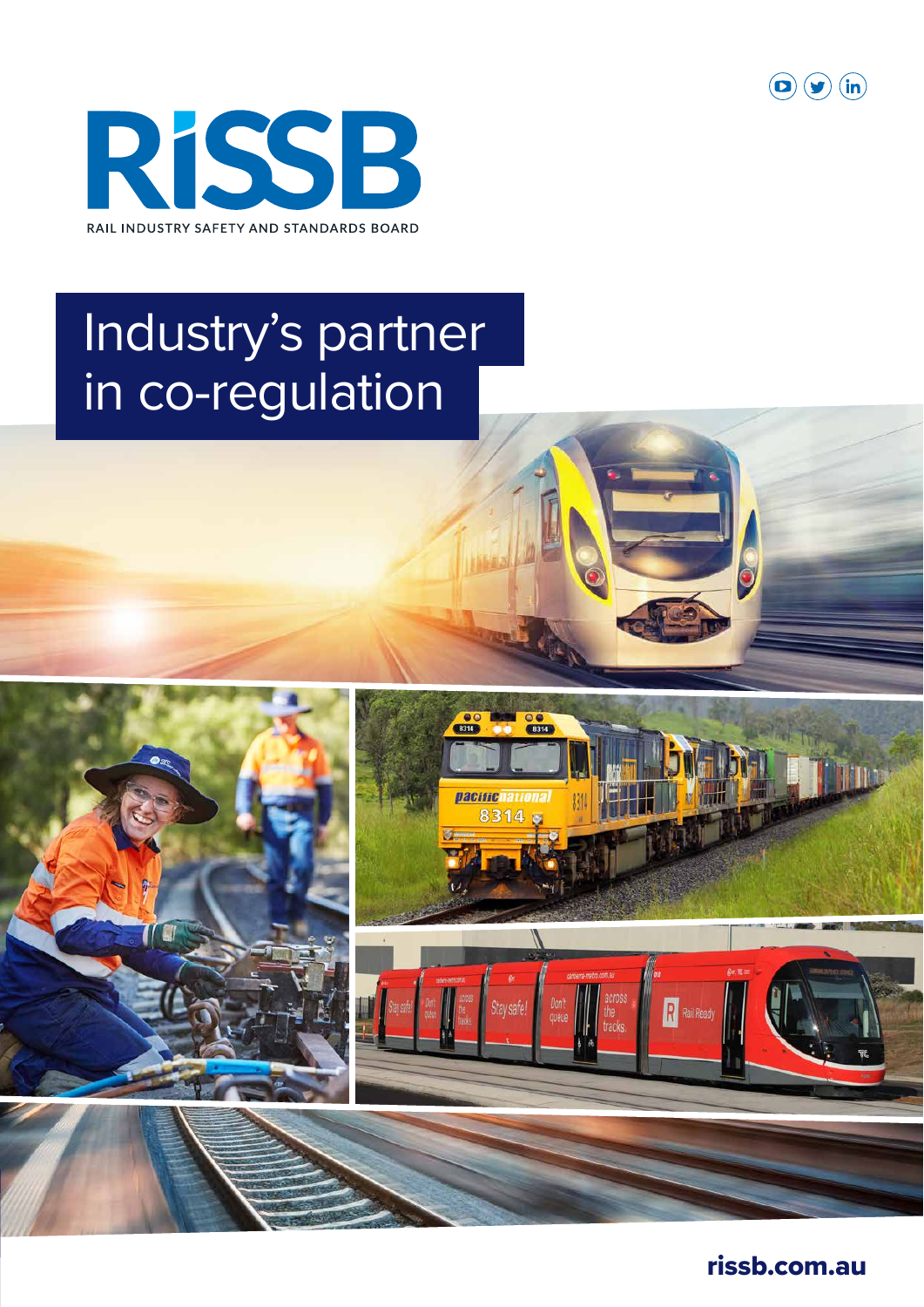## **ONE** STANDARDS, CODES OF PRACTICE, GUIDELINES AND RULES

RISSB drives national harmonisation and interoperability by working hand in hand with industry to develop Standards, Codes of Practice, Guidelines and Rules. RISSB has a catalogue of more than 200 publications covering all aspects of rail. These publications improve safety, offer safety assurance, reduce costs and increase productivity and efficiency. RISSB Standards are Australian Standards®. RISSB publications can also be used in New Zealand.

Industry is involved by proposing, helping select and providing expertise in developing Standards, Codes of Practice, Guidelines and Rules. In this partnership with industry, RISSB balances input from both a technical and business perspective, actively encouraging input from all organisations and all levels within those organisations. RISSB is developing Standards for both the heavy rail and burgeoning light rail industry in Australia and New Zealand. All RISSB members have complete access to all publications.

By being a RISSB member, you are not only helping move the rail industry forward, but also contributing to the development of more than 20 publications per year that help industry manage risk and progress major projects focused on harmonisation and interoperability.

 $\rightarrow$  www.rissb.com.au/products/

## **TWO** SAFETY DATA AND RISK ANALYSIS MODELS

RISSB collects and analyses incident data for the rail industry. RISSB has developed the Australian Rail Risk Model (ARRM), an objective, quantitative tool that provides rail organisations with a deep, robust and comprehensive picture of safety risk. RISSB is also working with governments to take over management of the Australian Level Crossing Assessment Model (ALCAM) providing rich data for the analysis of level crossing risks.

ARRM and ALCAM provide industry with tools that can drive safety reform. Industry involvement in ARRM continues to grow with the addition of more organisations and more users within organisations each year. Every RISSB member has complete access to our risk analysis models.

 $\rightarrow$  www.rissb.com.au/safety-tools/arrm/

*RISSB is the ONLY accredited standards development organisation for the rail industry in Australia*

RISSB Standards are Australian Standards®

CASE STUDY

## 1085.1 RAILWAY TRACK MATERIAL, PART 1: STEEL RAILS

In November 2017, RISSB took over management from Standards Australia of the AS 1085 series of Standards. Those Standards are effectively the specification for the infrastructure that is the backbone of Australia's rail sector. They provide our infrastructure managers with the critical detail they require to build and maintain their networks. The first in the series, 1085.1 Railway track material, Part 1: Steel rails, was redeveloped by RISSB and published in 2019. This Standard provides purchasers and suppliers, including owners, operators, designers and manufacturers of railway rail, with requirements for as-rolled and hardened steel rails, made from continuously cast blooms. This Standard has the potential to help rail transport operators significantly reduce their maintenance costs over the long term.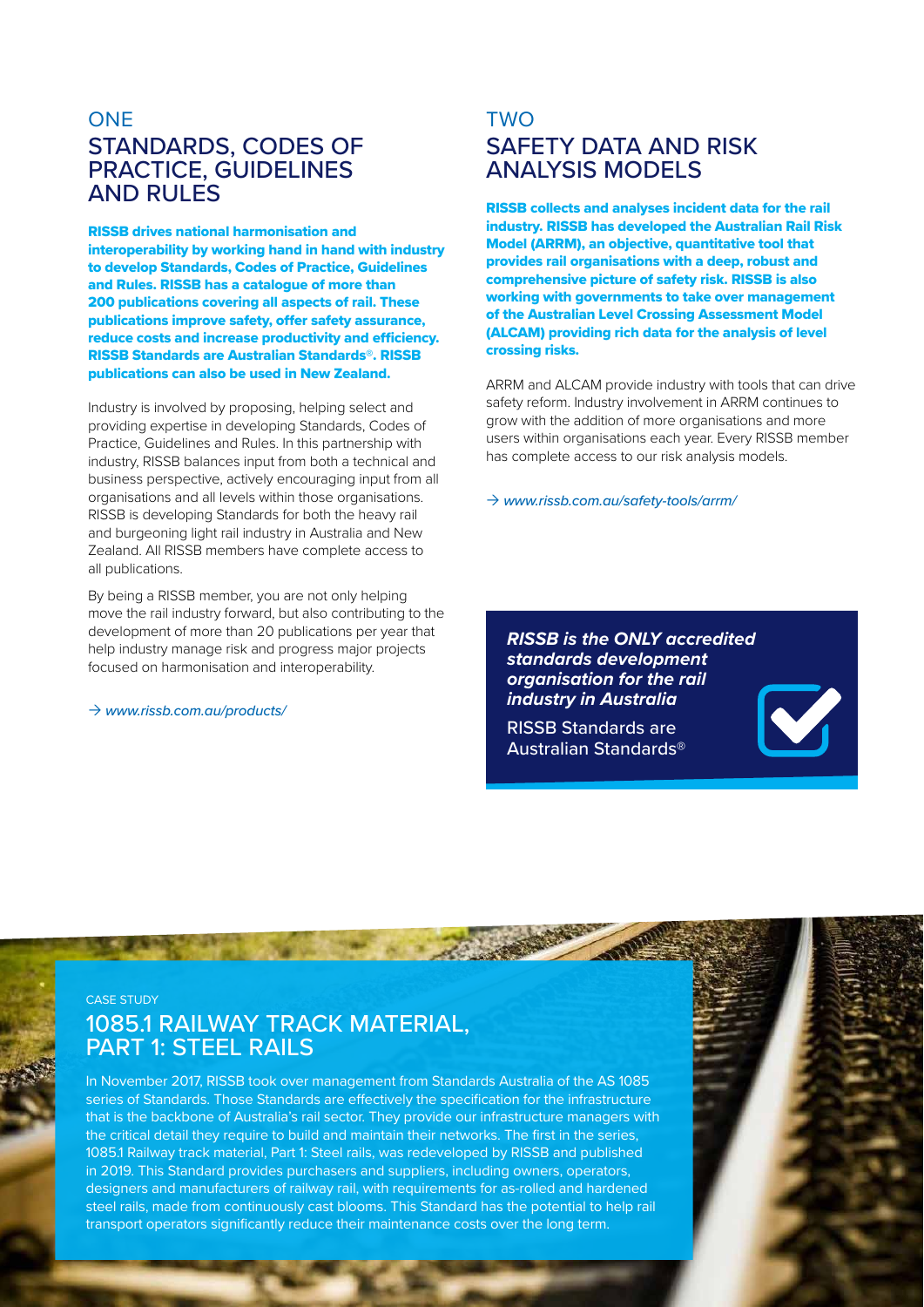# RISSB's value to industry

RISSB is driving national harmonisation and interoperability, moving the rail industry towards technical and operational consistency, improving safety, lowering costs and enhancing productivity.

RISSB is industry's partner in coregulation, supporting and working hand in hand with the Australian and New Zealand rail industry to provide the essential tools rail organisations need – good practice Standards, Codes of Practice, Guidelines and Rules. RISSB is the only accredited Standards development organisation for the rail industry in Australia and has a vast catalogue of more than 200

publications, all of which help industry improve safety, reduce costs and increase productivity and efficiency. RISSB publications can also be used in New Zealand.

During a period of unprecedented growth, RISSB has established itself as an industry leader in co-ordinating industry, promoting interoperability and harmonisation, and championing safety.

#### Delivering Value

Before RISSB, rail organisations were forced to bear development costs and safety and operational risks that arose from bringing Standards development in-house. One rail operator estimated recently that producing and validating a Standard internally would cost their organisation \$100,000 to \$200,000.



RISSB has developed ARRM as an objective, quantitative tool that provides rail organisations with a comprehensive picture of safety risk.

#### It is used to inform:

- + Investment decisions by rail companies and governments
- + Safety cases
- RISSB's work program of Standards, Codes of Practice, Guidelines and Rules
- Research
- Cross-industry collaboration
- + Major new RISSB safety projects and initiatives.

ARRM is Australia's only national, system-wide rail risk model, providing a tool to assist rail organisations to achieve safety So Far As Is Reasonably Practicable (SFAIRP). For participating rail companies, ARRM provides organisationally specific risk information that users can interrogate in multiple ways, through a simple and user friendly interface, to produce a wide range of reports. It provides the ability to benchmark your organisation's levels of risk against anonymised aggregated risk information from other similar rail organisations.

ARRM's risk information can help to identify areas for improvement, support safety initiatives, and can be used to inform Executive decision-making. Since its launch, ARRM has processed more than 250,000 occurrence records and modelled safety risk across over 100 different hazardous events. ARRM user numbers and organisations involved are growing by around 20% each year.

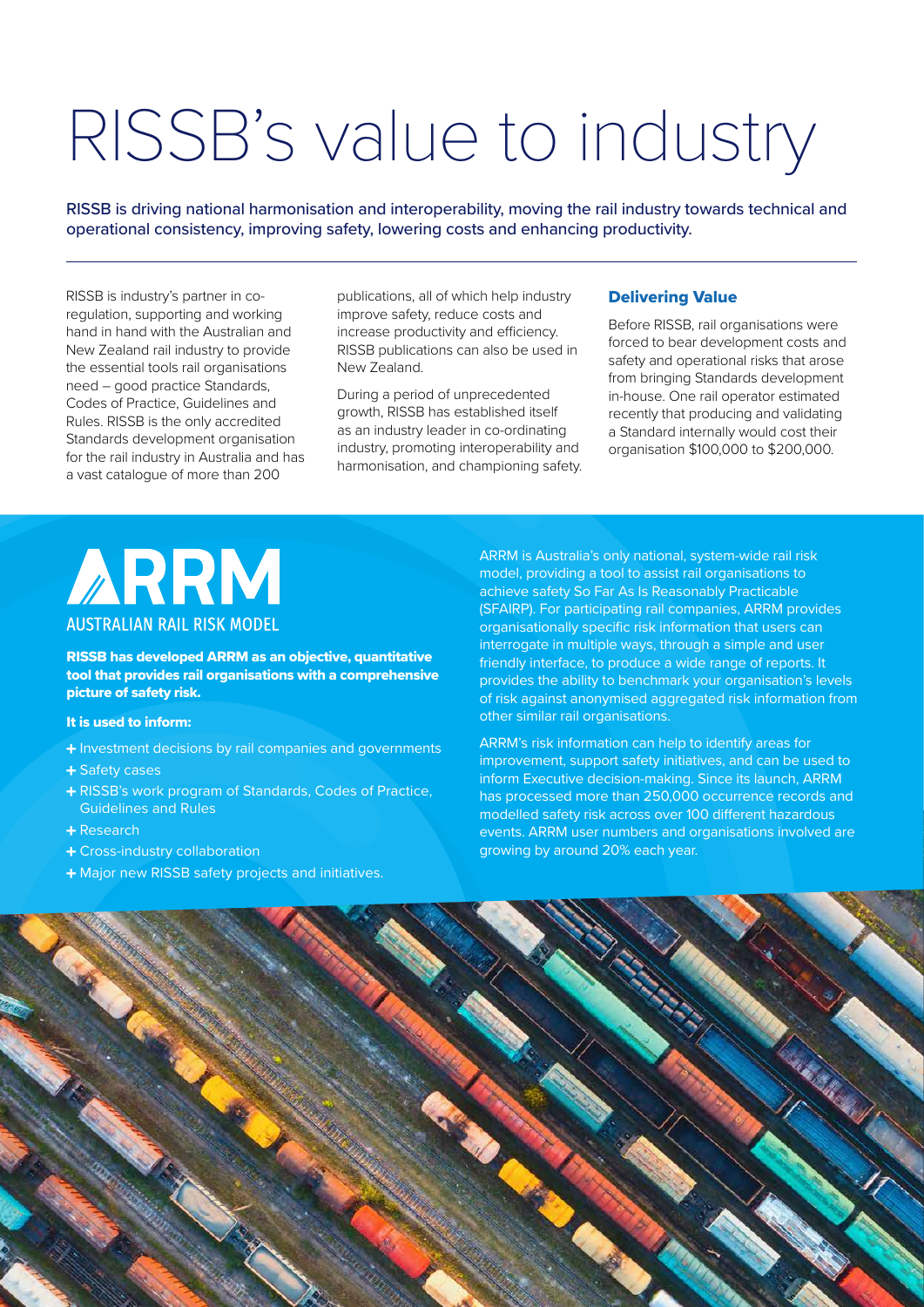## THREE TRAINING AND ADVICE

RISSB training programs offer unsurpassed technical, theoretical and practical knowledge critical to rail safety. Programs are focused on RISSB products and can be industry wide or tailored for a specific rail organisation with 10 or more people interested in the training program. RISSB members get discounts on training programs.

RISSB offers a number of relevant courses including:

- + Rail Safety Investigation
- + Derailment Investigation and Analysis
- + Safety Critical Communications
- Fundamentals of Risk

RISSB is expanding its training program with an emphasis on delivering training to support industry adoption of RISSB publications. Future RISSB courses will be centred on key industry issues and will include e-learning modules and innovative training programs such as the Fundamentals of Rail and the National Track Safety Induction course. This course has been developed by the rail industry for those rail workers seeking accredited competency in TLIF 2080 – Safely Accessing the Rail Corridor.

RISSB also offers technical advice to industry on RISSB Standards, Guidelines, Codes of Practice and Rules and broader safety matters.

#### $\rightarrow$  www.rissb.com.au/training/

#### COURSE EXAMPLE

## RAIL SAFETY INVESTIGATION COURSE

The Rail Safety Investigation Course is an engaging and interactive foundation training course that provides participants with an understanding of the principles, methods, processes and legal requirements for investigating rail safety.

RISSB's Rail Safety Investigation course is perfect for those new to rail industry investigations, safety personnel who may be required to assist in rail safety investigations or those who wish to broaden or refresh their investigation and analysis skills for rail safety occurrences.

#### The course covers:

- Legal Requirements to Investigate
- + Rail Safety Investigation Principles
- + Investigations Processes
- + Severity and Planning the Investigation
- + Evidence Collection
- + Evidence Analysis
- + How to Structure/Present an Investigation Report.

Upon successful completion of the Safety Investigation Course, participants will receive a Statement of Attainment for the nationally accredited unit of competence for TLIF 5017 – Investigate Rail Safety Incidents.

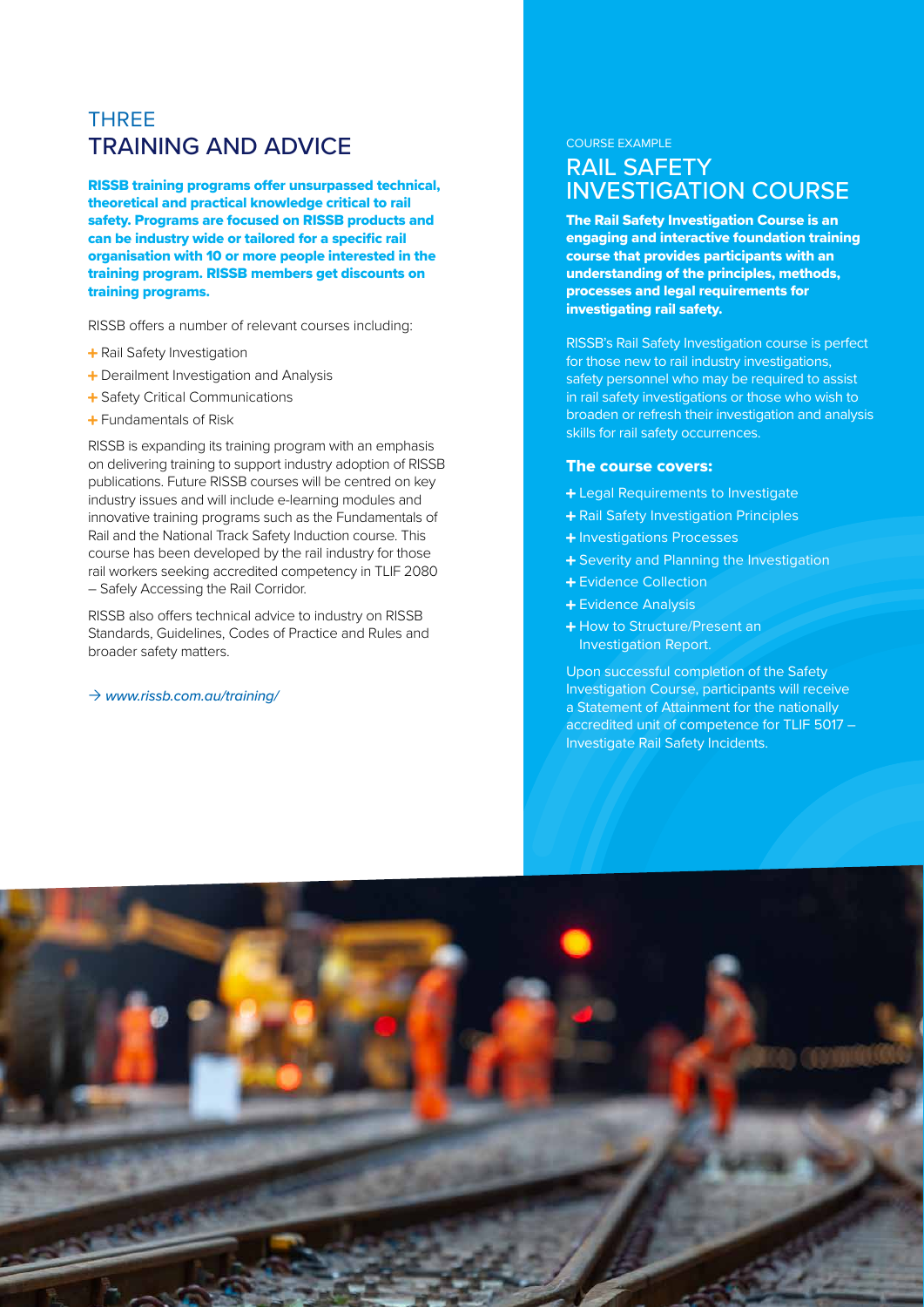## FOUR EVENTS AND PROGRAMS

RISSB offers a range of events and programs addressing the future challenges of the rail industry and supporting the development of rail professionals, including young professionals.

RISSB's events and programs include two conferences (Rail Safety and Technology and Innovation), a range of forums and the Horizons Program (young technical professionals). These provide an opportunity for members to share and gain knowledge and expand their professional network.

RISSB members receive discounts to all events and programs.

#### $\rightarrow$  www.rissb.com.au/events/

### HORIZONS PROGRAM

#### The Horizons Program is for young professionals (35 years or younger) and:

- Provides a forum for knowledge sharing and learning focused on technology and innovation
- Extends the participant's professional network on a national scale both within and outside the rail industry
- + Provides participants with the skills to drive and manage change
- **+** Encourages young professionals to provide technical input into RISSB's and the rail industry's future
- Assists in improving the safety and productivity of the rail industry by providing input into RISSB publications
- + Provides the chance to meet and hear from CEOs and senior executives from within and external to the rail industry.

Horizons 1.0 and 2.0 have both attracted around 50 participants from over 30 rail organisations. The Horizons Program includes forums, webinars, site visits, working with RISSB, preparing and presenting group projects, and networking functions.





## RAIL SAFETY CONFERENCE

RISSB's Rail Safety Conference is Australia's premier rail safety event. Attendees hear from experts and safety professionals from across the Australian and international rail sectors in a comprehensive 2-day conference featuring case studies, best practice insights and innovative risk management strategies.

#### The conference format features:

- + Plenary sessions including keynotes, thought provoking presentations and panels such as the popular 'Ask the Regulator' session
- + Concurrent streams focusing on current rail safety issues
- + Guided site visits
- Workshops.